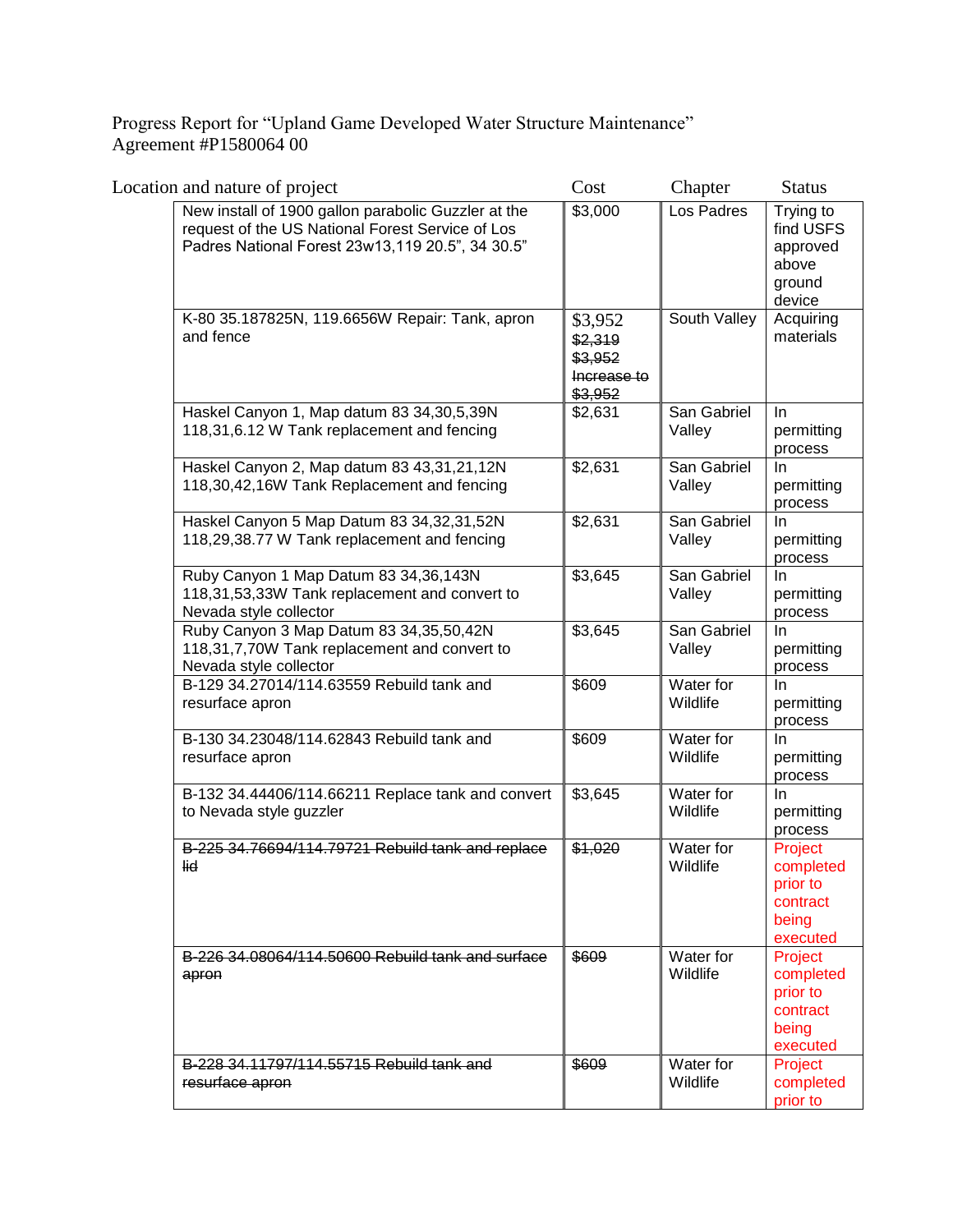| executed<br>\$609<br>Water for<br>B-232 34.94722/114,89778 Rebuild tank and<br>In<br>Wildife<br>resurface apron<br>permitting<br>process<br>B-224 34.81272/114.81602 Rebuild tank and<br>Water for<br>\$609<br>Project<br>Wildlife<br>completed<br>resurface apron<br>prior to<br>contract<br>being<br>executed<br>Water for<br>B-145 34.85511/114.78286 Rebuild tank and<br>\$609<br>Project<br>Wildlife<br>resurface apron<br>completed<br>prior to<br>contract<br>being<br>executed<br>\$2,487<br><b>High Desert</b><br>Permitted.<br>A-67 N34 41.9674 W117 32.7250 Replace tank and<br>resurface apron, fencing, signage<br>Acquiring<br>construc.<br>materials<br>\$2,487<br><b>High Desert</b><br>Permitted.<br>A-68 N34 42.5067 W117 34.0878 Replace tank and<br>resurface apron, fencing, signage.<br>Acquiring<br>construc.<br><b>Materials</b><br>\$2,487<br><b>High Desert</b><br>A-69 N34 41.9032 W117 33.2385 Replace tank and<br>Permitted.<br>resurface apron, fencing and signage<br>Acquiring<br>Construc.<br>Materials<br>\$2,487<br><b>High Desert</b><br>A-70 N34 40.8967 W117 31.6098 Replace tank and<br>Permitted.<br>resurface apron, fencing and signage<br>Acquiring<br>construc.<br>materials<br><b>High Desert</b><br>A-71 N34 37.0289 W117 30.8302 Replace tank and<br>\$2,487<br>Permitted.<br>resurface apron, fencing and signage.<br>Acquiring<br>construc.<br>materials<br>A-72 N34 37.9644 W117 30.9669 Replace tank and<br>\$2,487<br><b>High Desert</b><br>Permitted.<br>resurface apron, fencing and signage<br>Acquiring<br>construc.<br>materials<br>\$2,487<br><b>High Desert</b><br>Permitted.<br>A-73 W34 39.0126 W117 31.6399 Replace tank and<br>resurface apron, fencing and signage<br>Acquiring<br>construc.<br>materials<br>\$965<br>Ridgecrest<br>Permitted.<br>A-90 35-209-34/4-475-17 Replace pad, install shade<br>rack, replace fencing<br>A-87 5-39-245-93/4-499-25 Replace pad, modify<br>Permitted<br>\$1,118<br>Ridgecrest<br>berm and install shade rack<br>K-153 no GPS location data available at this time.<br>\$918<br>Ridgecrest<br>Permitted<br>Replace pad, repair berm, repair tank, replace fence<br>K-92 5-39-120-02/4-358-68 Replace pad, repair berm,<br>\$1,048<br>Ridgecrest<br>Permitted<br>replace fence, shade rack<br>K-126 5-39-133-45/4-387-56 Replace pad, repair<br>\$760<br>Permitted.<br>Ridgecrest |  | contract |
|----------------------------------------------------------------------------------------------------------------------------------------------------------------------------------------------------------------------------------------------------------------------------------------------------------------------------------------------------------------------------------------------------------------------------------------------------------------------------------------------------------------------------------------------------------------------------------------------------------------------------------------------------------------------------------------------------------------------------------------------------------------------------------------------------------------------------------------------------------------------------------------------------------------------------------------------------------------------------------------------------------------------------------------------------------------------------------------------------------------------------------------------------------------------------------------------------------------------------------------------------------------------------------------------------------------------------------------------------------------------------------------------------------------------------------------------------------------------------------------------------------------------------------------------------------------------------------------------------------------------------------------------------------------------------------------------------------------------------------------------------------------------------------------------------------------------------------------------------------------------------------------------------------------------------------------------------------------------------------------------------------------------------------------------------------------------------------------------------------------------------------------------------------------------------------------------------------------------------------------------------------------------------------------------------------------------------------------------------------------------------------------|--|----------|
|                                                                                                                                                                                                                                                                                                                                                                                                                                                                                                                                                                                                                                                                                                                                                                                                                                                                                                                                                                                                                                                                                                                                                                                                                                                                                                                                                                                                                                                                                                                                                                                                                                                                                                                                                                                                                                                                                                                                                                                                                                                                                                                                                                                                                                                                                                                                                                                        |  | being    |
|                                                                                                                                                                                                                                                                                                                                                                                                                                                                                                                                                                                                                                                                                                                                                                                                                                                                                                                                                                                                                                                                                                                                                                                                                                                                                                                                                                                                                                                                                                                                                                                                                                                                                                                                                                                                                                                                                                                                                                                                                                                                                                                                                                                                                                                                                                                                                                                        |  |          |
|                                                                                                                                                                                                                                                                                                                                                                                                                                                                                                                                                                                                                                                                                                                                                                                                                                                                                                                                                                                                                                                                                                                                                                                                                                                                                                                                                                                                                                                                                                                                                                                                                                                                                                                                                                                                                                                                                                                                                                                                                                                                                                                                                                                                                                                                                                                                                                                        |  |          |
|                                                                                                                                                                                                                                                                                                                                                                                                                                                                                                                                                                                                                                                                                                                                                                                                                                                                                                                                                                                                                                                                                                                                                                                                                                                                                                                                                                                                                                                                                                                                                                                                                                                                                                                                                                                                                                                                                                                                                                                                                                                                                                                                                                                                                                                                                                                                                                                        |  |          |
|                                                                                                                                                                                                                                                                                                                                                                                                                                                                                                                                                                                                                                                                                                                                                                                                                                                                                                                                                                                                                                                                                                                                                                                                                                                                                                                                                                                                                                                                                                                                                                                                                                                                                                                                                                                                                                                                                                                                                                                                                                                                                                                                                                                                                                                                                                                                                                                        |  |          |
|                                                                                                                                                                                                                                                                                                                                                                                                                                                                                                                                                                                                                                                                                                                                                                                                                                                                                                                                                                                                                                                                                                                                                                                                                                                                                                                                                                                                                                                                                                                                                                                                                                                                                                                                                                                                                                                                                                                                                                                                                                                                                                                                                                                                                                                                                                                                                                                        |  |          |
|                                                                                                                                                                                                                                                                                                                                                                                                                                                                                                                                                                                                                                                                                                                                                                                                                                                                                                                                                                                                                                                                                                                                                                                                                                                                                                                                                                                                                                                                                                                                                                                                                                                                                                                                                                                                                                                                                                                                                                                                                                                                                                                                                                                                                                                                                                                                                                                        |  |          |
|                                                                                                                                                                                                                                                                                                                                                                                                                                                                                                                                                                                                                                                                                                                                                                                                                                                                                                                                                                                                                                                                                                                                                                                                                                                                                                                                                                                                                                                                                                                                                                                                                                                                                                                                                                                                                                                                                                                                                                                                                                                                                                                                                                                                                                                                                                                                                                                        |  |          |
|                                                                                                                                                                                                                                                                                                                                                                                                                                                                                                                                                                                                                                                                                                                                                                                                                                                                                                                                                                                                                                                                                                                                                                                                                                                                                                                                                                                                                                                                                                                                                                                                                                                                                                                                                                                                                                                                                                                                                                                                                                                                                                                                                                                                                                                                                                                                                                                        |  |          |
|                                                                                                                                                                                                                                                                                                                                                                                                                                                                                                                                                                                                                                                                                                                                                                                                                                                                                                                                                                                                                                                                                                                                                                                                                                                                                                                                                                                                                                                                                                                                                                                                                                                                                                                                                                                                                                                                                                                                                                                                                                                                                                                                                                                                                                                                                                                                                                                        |  |          |
|                                                                                                                                                                                                                                                                                                                                                                                                                                                                                                                                                                                                                                                                                                                                                                                                                                                                                                                                                                                                                                                                                                                                                                                                                                                                                                                                                                                                                                                                                                                                                                                                                                                                                                                                                                                                                                                                                                                                                                                                                                                                                                                                                                                                                                                                                                                                                                                        |  |          |
|                                                                                                                                                                                                                                                                                                                                                                                                                                                                                                                                                                                                                                                                                                                                                                                                                                                                                                                                                                                                                                                                                                                                                                                                                                                                                                                                                                                                                                                                                                                                                                                                                                                                                                                                                                                                                                                                                                                                                                                                                                                                                                                                                                                                                                                                                                                                                                                        |  |          |
|                                                                                                                                                                                                                                                                                                                                                                                                                                                                                                                                                                                                                                                                                                                                                                                                                                                                                                                                                                                                                                                                                                                                                                                                                                                                                                                                                                                                                                                                                                                                                                                                                                                                                                                                                                                                                                                                                                                                                                                                                                                                                                                                                                                                                                                                                                                                                                                        |  |          |
|                                                                                                                                                                                                                                                                                                                                                                                                                                                                                                                                                                                                                                                                                                                                                                                                                                                                                                                                                                                                                                                                                                                                                                                                                                                                                                                                                                                                                                                                                                                                                                                                                                                                                                                                                                                                                                                                                                                                                                                                                                                                                                                                                                                                                                                                                                                                                                                        |  |          |
|                                                                                                                                                                                                                                                                                                                                                                                                                                                                                                                                                                                                                                                                                                                                                                                                                                                                                                                                                                                                                                                                                                                                                                                                                                                                                                                                                                                                                                                                                                                                                                                                                                                                                                                                                                                                                                                                                                                                                                                                                                                                                                                                                                                                                                                                                                                                                                                        |  |          |
|                                                                                                                                                                                                                                                                                                                                                                                                                                                                                                                                                                                                                                                                                                                                                                                                                                                                                                                                                                                                                                                                                                                                                                                                                                                                                                                                                                                                                                                                                                                                                                                                                                                                                                                                                                                                                                                                                                                                                                                                                                                                                                                                                                                                                                                                                                                                                                                        |  |          |
|                                                                                                                                                                                                                                                                                                                                                                                                                                                                                                                                                                                                                                                                                                                                                                                                                                                                                                                                                                                                                                                                                                                                                                                                                                                                                                                                                                                                                                                                                                                                                                                                                                                                                                                                                                                                                                                                                                                                                                                                                                                                                                                                                                                                                                                                                                                                                                                        |  |          |
|                                                                                                                                                                                                                                                                                                                                                                                                                                                                                                                                                                                                                                                                                                                                                                                                                                                                                                                                                                                                                                                                                                                                                                                                                                                                                                                                                                                                                                                                                                                                                                                                                                                                                                                                                                                                                                                                                                                                                                                                                                                                                                                                                                                                                                                                                                                                                                                        |  |          |
|                                                                                                                                                                                                                                                                                                                                                                                                                                                                                                                                                                                                                                                                                                                                                                                                                                                                                                                                                                                                                                                                                                                                                                                                                                                                                                                                                                                                                                                                                                                                                                                                                                                                                                                                                                                                                                                                                                                                                                                                                                                                                                                                                                                                                                                                                                                                                                                        |  |          |
|                                                                                                                                                                                                                                                                                                                                                                                                                                                                                                                                                                                                                                                                                                                                                                                                                                                                                                                                                                                                                                                                                                                                                                                                                                                                                                                                                                                                                                                                                                                                                                                                                                                                                                                                                                                                                                                                                                                                                                                                                                                                                                                                                                                                                                                                                                                                                                                        |  |          |
|                                                                                                                                                                                                                                                                                                                                                                                                                                                                                                                                                                                                                                                                                                                                                                                                                                                                                                                                                                                                                                                                                                                                                                                                                                                                                                                                                                                                                                                                                                                                                                                                                                                                                                                                                                                                                                                                                                                                                                                                                                                                                                                                                                                                                                                                                                                                                                                        |  |          |
|                                                                                                                                                                                                                                                                                                                                                                                                                                                                                                                                                                                                                                                                                                                                                                                                                                                                                                                                                                                                                                                                                                                                                                                                                                                                                                                                                                                                                                                                                                                                                                                                                                                                                                                                                                                                                                                                                                                                                                                                                                                                                                                                                                                                                                                                                                                                                                                        |  |          |
|                                                                                                                                                                                                                                                                                                                                                                                                                                                                                                                                                                                                                                                                                                                                                                                                                                                                                                                                                                                                                                                                                                                                                                                                                                                                                                                                                                                                                                                                                                                                                                                                                                                                                                                                                                                                                                                                                                                                                                                                                                                                                                                                                                                                                                                                                                                                                                                        |  |          |
|                                                                                                                                                                                                                                                                                                                                                                                                                                                                                                                                                                                                                                                                                                                                                                                                                                                                                                                                                                                                                                                                                                                                                                                                                                                                                                                                                                                                                                                                                                                                                                                                                                                                                                                                                                                                                                                                                                                                                                                                                                                                                                                                                                                                                                                                                                                                                                                        |  |          |
|                                                                                                                                                                                                                                                                                                                                                                                                                                                                                                                                                                                                                                                                                                                                                                                                                                                                                                                                                                                                                                                                                                                                                                                                                                                                                                                                                                                                                                                                                                                                                                                                                                                                                                                                                                                                                                                                                                                                                                                                                                                                                                                                                                                                                                                                                                                                                                                        |  |          |
|                                                                                                                                                                                                                                                                                                                                                                                                                                                                                                                                                                                                                                                                                                                                                                                                                                                                                                                                                                                                                                                                                                                                                                                                                                                                                                                                                                                                                                                                                                                                                                                                                                                                                                                                                                                                                                                                                                                                                                                                                                                                                                                                                                                                                                                                                                                                                                                        |  |          |
|                                                                                                                                                                                                                                                                                                                                                                                                                                                                                                                                                                                                                                                                                                                                                                                                                                                                                                                                                                                                                                                                                                                                                                                                                                                                                                                                                                                                                                                                                                                                                                                                                                                                                                                                                                                                                                                                                                                                                                                                                                                                                                                                                                                                                                                                                                                                                                                        |  |          |
|                                                                                                                                                                                                                                                                                                                                                                                                                                                                                                                                                                                                                                                                                                                                                                                                                                                                                                                                                                                                                                                                                                                                                                                                                                                                                                                                                                                                                                                                                                                                                                                                                                                                                                                                                                                                                                                                                                                                                                                                                                                                                                                                                                                                                                                                                                                                                                                        |  |          |
|                                                                                                                                                                                                                                                                                                                                                                                                                                                                                                                                                                                                                                                                                                                                                                                                                                                                                                                                                                                                                                                                                                                                                                                                                                                                                                                                                                                                                                                                                                                                                                                                                                                                                                                                                                                                                                                                                                                                                                                                                                                                                                                                                                                                                                                                                                                                                                                        |  |          |
|                                                                                                                                                                                                                                                                                                                                                                                                                                                                                                                                                                                                                                                                                                                                                                                                                                                                                                                                                                                                                                                                                                                                                                                                                                                                                                                                                                                                                                                                                                                                                                                                                                                                                                                                                                                                                                                                                                                                                                                                                                                                                                                                                                                                                                                                                                                                                                                        |  |          |
|                                                                                                                                                                                                                                                                                                                                                                                                                                                                                                                                                                                                                                                                                                                                                                                                                                                                                                                                                                                                                                                                                                                                                                                                                                                                                                                                                                                                                                                                                                                                                                                                                                                                                                                                                                                                                                                                                                                                                                                                                                                                                                                                                                                                                                                                                                                                                                                        |  |          |
|                                                                                                                                                                                                                                                                                                                                                                                                                                                                                                                                                                                                                                                                                                                                                                                                                                                                                                                                                                                                                                                                                                                                                                                                                                                                                                                                                                                                                                                                                                                                                                                                                                                                                                                                                                                                                                                                                                                                                                                                                                                                                                                                                                                                                                                                                                                                                                                        |  |          |
|                                                                                                                                                                                                                                                                                                                                                                                                                                                                                                                                                                                                                                                                                                                                                                                                                                                                                                                                                                                                                                                                                                                                                                                                                                                                                                                                                                                                                                                                                                                                                                                                                                                                                                                                                                                                                                                                                                                                                                                                                                                                                                                                                                                                                                                                                                                                                                                        |  |          |
|                                                                                                                                                                                                                                                                                                                                                                                                                                                                                                                                                                                                                                                                                                                                                                                                                                                                                                                                                                                                                                                                                                                                                                                                                                                                                                                                                                                                                                                                                                                                                                                                                                                                                                                                                                                                                                                                                                                                                                                                                                                                                                                                                                                                                                                                                                                                                                                        |  |          |
|                                                                                                                                                                                                                                                                                                                                                                                                                                                                                                                                                                                                                                                                                                                                                                                                                                                                                                                                                                                                                                                                                                                                                                                                                                                                                                                                                                                                                                                                                                                                                                                                                                                                                                                                                                                                                                                                                                                                                                                                                                                                                                                                                                                                                                                                                                                                                                                        |  |          |
|                                                                                                                                                                                                                                                                                                                                                                                                                                                                                                                                                                                                                                                                                                                                                                                                                                                                                                                                                                                                                                                                                                                                                                                                                                                                                                                                                                                                                                                                                                                                                                                                                                                                                                                                                                                                                                                                                                                                                                                                                                                                                                                                                                                                                                                                                                                                                                                        |  |          |
|                                                                                                                                                                                                                                                                                                                                                                                                                                                                                                                                                                                                                                                                                                                                                                                                                                                                                                                                                                                                                                                                                                                                                                                                                                                                                                                                                                                                                                                                                                                                                                                                                                                                                                                                                                                                                                                                                                                                                                                                                                                                                                                                                                                                                                                                                                                                                                                        |  |          |
|                                                                                                                                                                                                                                                                                                                                                                                                                                                                                                                                                                                                                                                                                                                                                                                                                                                                                                                                                                                                                                                                                                                                                                                                                                                                                                                                                                                                                                                                                                                                                                                                                                                                                                                                                                                                                                                                                                                                                                                                                                                                                                                                                                                                                                                                                                                                                                                        |  |          |
|                                                                                                                                                                                                                                                                                                                                                                                                                                                                                                                                                                                                                                                                                                                                                                                                                                                                                                                                                                                                                                                                                                                                                                                                                                                                                                                                                                                                                                                                                                                                                                                                                                                                                                                                                                                                                                                                                                                                                                                                                                                                                                                                                                                                                                                                                                                                                                                        |  |          |
|                                                                                                                                                                                                                                                                                                                                                                                                                                                                                                                                                                                                                                                                                                                                                                                                                                                                                                                                                                                                                                                                                                                                                                                                                                                                                                                                                                                                                                                                                                                                                                                                                                                                                                                                                                                                                                                                                                                                                                                                                                                                                                                                                                                                                                                                                                                                                                                        |  |          |
|                                                                                                                                                                                                                                                                                                                                                                                                                                                                                                                                                                                                                                                                                                                                                                                                                                                                                                                                                                                                                                                                                                                                                                                                                                                                                                                                                                                                                                                                                                                                                                                                                                                                                                                                                                                                                                                                                                                                                                                                                                                                                                                                                                                                                                                                                                                                                                                        |  |          |
|                                                                                                                                                                                                                                                                                                                                                                                                                                                                                                                                                                                                                                                                                                                                                                                                                                                                                                                                                                                                                                                                                                                                                                                                                                                                                                                                                                                                                                                                                                                                                                                                                                                                                                                                                                                                                                                                                                                                                                                                                                                                                                                                                                                                                                                                                                                                                                                        |  |          |
|                                                                                                                                                                                                                                                                                                                                                                                                                                                                                                                                                                                                                                                                                                                                                                                                                                                                                                                                                                                                                                                                                                                                                                                                                                                                                                                                                                                                                                                                                                                                                                                                                                                                                                                                                                                                                                                                                                                                                                                                                                                                                                                                                                                                                                                                                                                                                                                        |  |          |
|                                                                                                                                                                                                                                                                                                                                                                                                                                                                                                                                                                                                                                                                                                                                                                                                                                                                                                                                                                                                                                                                                                                                                                                                                                                                                                                                                                                                                                                                                                                                                                                                                                                                                                                                                                                                                                                                                                                                                                                                                                                                                                                                                                                                                                                                                                                                                                                        |  |          |
|                                                                                                                                                                                                                                                                                                                                                                                                                                                                                                                                                                                                                                                                                                                                                                                                                                                                                                                                                                                                                                                                                                                                                                                                                                                                                                                                                                                                                                                                                                                                                                                                                                                                                                                                                                                                                                                                                                                                                                                                                                                                                                                                                                                                                                                                                                                                                                                        |  |          |
|                                                                                                                                                                                                                                                                                                                                                                                                                                                                                                                                                                                                                                                                                                                                                                                                                                                                                                                                                                                                                                                                                                                                                                                                                                                                                                                                                                                                                                                                                                                                                                                                                                                                                                                                                                                                                                                                                                                                                                                                                                                                                                                                                                                                                                                                                                                                                                                        |  |          |
|                                                                                                                                                                                                                                                                                                                                                                                                                                                                                                                                                                                                                                                                                                                                                                                                                                                                                                                                                                                                                                                                                                                                                                                                                                                                                                                                                                                                                                                                                                                                                                                                                                                                                                                                                                                                                                                                                                                                                                                                                                                                                                                                                                                                                                                                                                                                                                                        |  |          |
|                                                                                                                                                                                                                                                                                                                                                                                                                                                                                                                                                                                                                                                                                                                                                                                                                                                                                                                                                                                                                                                                                                                                                                                                                                                                                                                                                                                                                                                                                                                                                                                                                                                                                                                                                                                                                                                                                                                                                                                                                                                                                                                                                                                                                                                                                                                                                                                        |  |          |
|                                                                                                                                                                                                                                                                                                                                                                                                                                                                                                                                                                                                                                                                                                                                                                                                                                                                                                                                                                                                                                                                                                                                                                                                                                                                                                                                                                                                                                                                                                                                                                                                                                                                                                                                                                                                                                                                                                                                                                                                                                                                                                                                                                                                                                                                                                                                                                                        |  |          |
|                                                                                                                                                                                                                                                                                                                                                                                                                                                                                                                                                                                                                                                                                                                                                                                                                                                                                                                                                                                                                                                                                                                                                                                                                                                                                                                                                                                                                                                                                                                                                                                                                                                                                                                                                                                                                                                                                                                                                                                                                                                                                                                                                                                                                                                                                                                                                                                        |  |          |